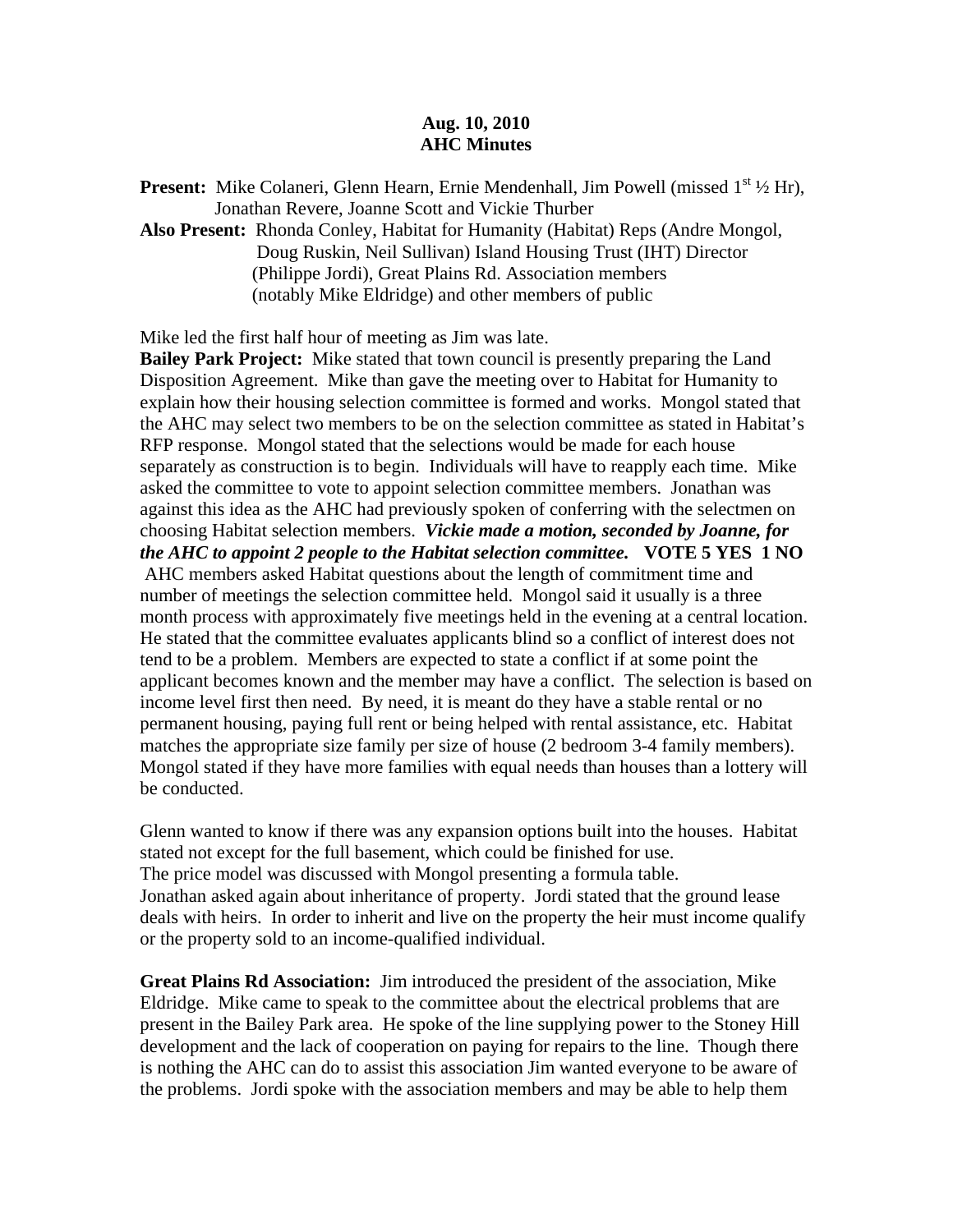with their dilemma. The AHC has paid for power access and road access to the Stoney Hill Farm Trust and Baumirin.

Habitat for Humanity knows that they must have a public forum after the final papers are complete and will arrange such.

## *Ernie made a motion, seconded by Joanne to accept the minutes of July 27, 2010 as amended.* **VOTE 7 YES 0 NO**

**Invoices:** Rhonda presented an invoice from Bailey Boyd Associates (BBA) for \$1,063.75. The committee asked Rhonda to get a detailed bill that just an amount on an invoice was not sufficient. *Jonathan made a motion, seconded by Ernie, to pay the invoice when BBA has given a more detailed account of the cost.* **VOTE 7 YES 0 NO** 

**Affordable Housing Trust Speaker:** Rhonda stated the Affordable Housing Municipal Trust Speaker, Jennifer Goldson will be at the Sept. 28, 2010 meeting. The cost will be \$150.00 plus expediteres instead of \$300.00 as she will be speaking alone. It was decided that Joanne will pick her up from the ferry and Jim will make the sleeping accommodations.

**Roberts Rules v Chairman's Rules:** Jim is still researching the various rules and is not ready to change the established chairman rules to Robert's Rules or other type of rules. *Joanne made a motion, seconded by Vickie, to table rules recommendations for 2 months.* **VOTE 7 YES** 

**Conveyance Policy and Aguilar:** Rhonda read a letter to Ms. Aguilar from the Assessors' office (see attached). There has not been any progress from town council on the review of the AHC draft of Affordable Housing Conveyance Policy.

## **Reports**

 **Joint Affordable Housing Group:** Joanne reported that the Joint Affordable Housing Group called the West Tisbury a leader in affordable housing policy.

Jonathan requested that a CPC funded affordable housing report be created. It should show where the money has gone for the past 5 years. It should also include a 10-year report on the AHC. Jim asked Jonathan to create this report. Jonathan believes he can accomplish this in one month.

**CPC:** Glenn stated that the CPC is holding \$225,000.00 in affordable housing funds of which \$125,000,00 is to be used for the Habitat-MV Bank House.

**BBA email:** Rhonda read email from BBA rep Leedara about continuing a relationship with the town as a housing consultant. The committee at this time is not interested in discussing such.